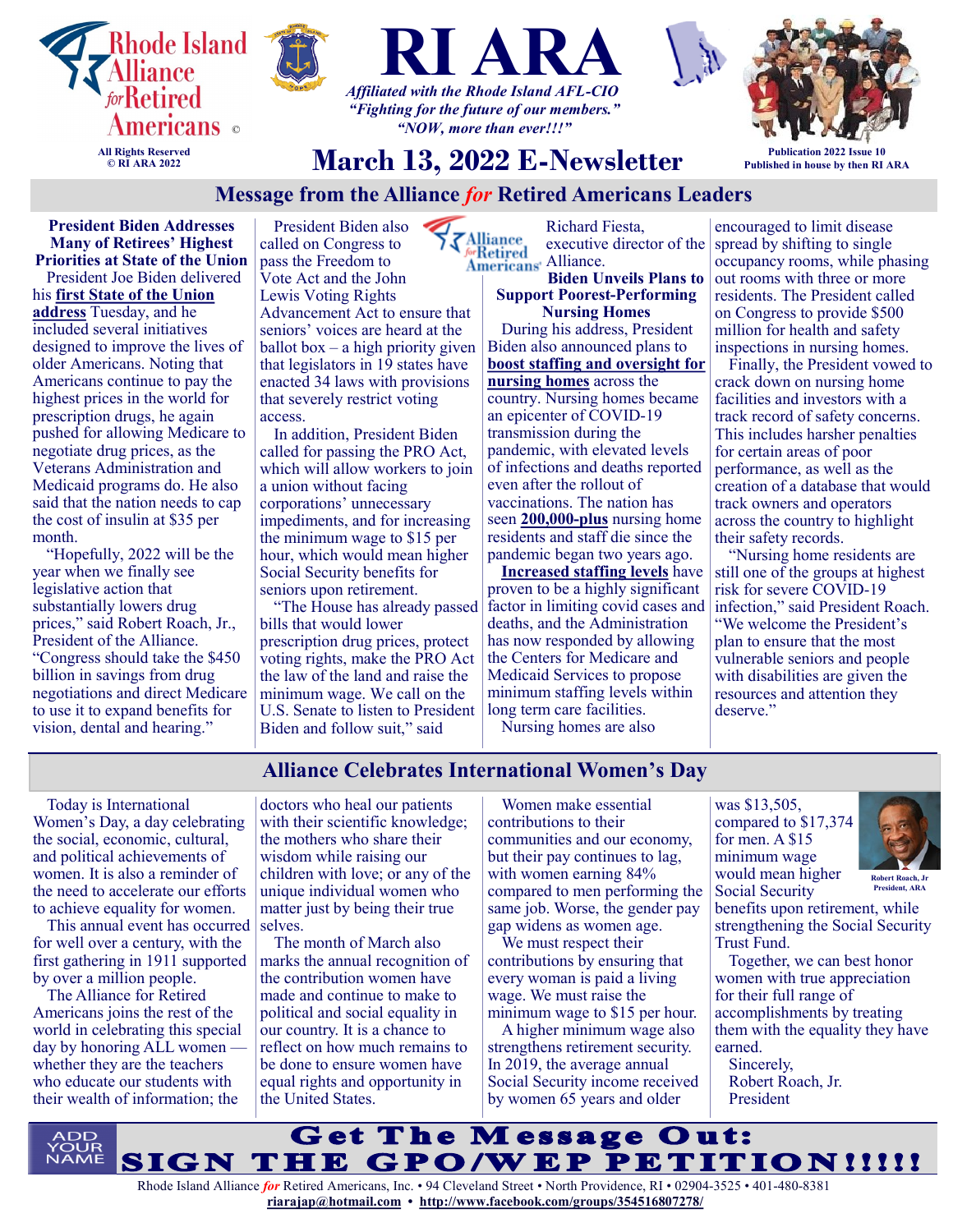## **Here's what to know about the new required withdrawals from IRAs and 401(k) plans**

If you're subject to annual required withdrawals from your retirement accounts, be aware that the calculation for those amounts has changed generally to your advantage.

**[New IRS life expectancy](https://www.federalregister.gov/documents/2020/11/12/2020-24723/updated-life-expectancy-and-distribution-period-tables-used-for-purposes-of-determining-minimum#p-73)  [tables](https://www.federalregister.gov/documents/2020/11/12/2020-24723/updated-life-expectancy-and-distribution-period-tables-used-for-purposes-of-determining-minimum#p-73)** — which are used to determine required minimum distributions, or RMDs — are in effect starting this year. For most account owners, using the modified tables should generally be straightforward and result in a smaller RMD than if it were based on the previous tables.

Yet there are some things to watch for.

"There are a couple of tricky situations that will only happen this year," said Ed Slott, CPA and founder of Ed Slott and Co.

RMDs apply to 401(k) plans — both traditional and the Roth version — and similar workplace plans, as well as most individual retirement accounts. (Roth IRAs have no required withdrawals until after the account owner's death.)

Before the Secure Act took effect in 2020, RMDs were generally required once a person hit age 70½. Now, for anyone who reached that age in 2020 (or will reach it later), RMDs kick in at age 72. In other words, if you were born on July

1, 1949, or later, you can wait until age 72, Slott said. The amount you must

withdraw each year is generally determined by dividing the previous year-end balance of each qualifying account by a "life expectancy factor" as defined by the IRS. The agency's new tables assume you'll live longer, which may have the effect of reducing the amount you need to withdraw. "They give you about one to two years more in life expectancy," Slott said.

Under the new uniform life table, for example, a 75-year-old would use 24.6 as their factor. If the account balance is, say, \$500,000, dividing the amount by that factor results in an RMD of about \$20,325.

Under the old table, the factor for a 75-year-old was 22.9, or \$21,834 for a \$500,000 account.

One thing to be careful about involves anyone who turned 72 in the second half of last year. (Someone reaching that age in the first half of 2021 would have been subject to the RMD age of 70½.)

Basically, in a person's first year of RMDs, that required withdrawal can be delayed up



until April 1 of the following year (although this means having two RMDs in a

single year). So if you delayed your 2021 RMD to take advantage of that rule, be sure to use the proper account balances and life expectancy tables.

That is, your 2021 RMD would be based on the old life expectancy tables and the account's balance on Dec. 31, 2020. Your 2022 RMD would be based on the new tables and the balance at the end of 2021.

**For inherited retirement accounts**

For inherited IRAs, calculating RMDs is handled differently.

The Secure Act eliminated the ability of most beneficiaries to stretch out withdrawals across their own lifetime (the so-called stretch IRA) if the original account owner died in 2020 or later.

Now, unless they meet an exception, beneficiaries are required to withdraw all assets from the inherited account by Dec. 31 of the 10th year following the account owner's death.

Exceptions to that rule include when the beneficiary is a surviving spouse, a minor child

of the account owner, a disabled beneficiary or one who is not more than 10 years younger than the original account owner. These beneficiaries can still stretch out payments based on their life expectancy.

Additionally, beneficiaries who had an inherited account before 2020 and were using the stretch provision can continue to do so, Slott said.

Either way, the method for determining your RMDs from an inherited account is different (and spouses have several options). In the first year, you look at the factor for your age in the single life table. In the next year you reduce that original factor by one, and then continue subtracting one in each subsequent year.

This year, you get a one-time reset: Look at the factor in the single life table for the age you were when you began taking those RMDs and reduce that number by one for each year that has passed.

"It's looking at it as if the new table was in effect when you inherited the account," Slott said. "But it doesn't affect the RMDs you've taken since then." Once you do the reset, you continue reducing your factor by one each year.

The need for improved nursing home care has been discussed for a long time. It is not hard to find individuals who are not happy with the care an elderly loved one received in a nursing home. And yet, nursing home care is an essential fact of life in a society where people are living longer.

**Improving Nursing Home Care** The issue has been

highlighted by the fact that nearly a quarter of the people who died from Covid 19 were either residents in or workers in a nursing home.

However, as pointed out by *Kaiser Health News*, the changes proposed by the

President "will hit a hard reality: Nursing homes face severe labor shortages. Recruiting employees is a challenge because of the difficult work involved, the risks of covid, and the meager average pay.

"Improvements to nursing home care can be expected to

take time. Some proposals will need congressional funding, and although nursing home safety has general bipartisan support, there are many interests competing for federal dollars. In addition, making changes through regulation is a timeconsuming process."

**Fun Activities for Seniors: Over 100 Ways to Play**

Whatever your age, interests, or abilities, you can enjoy pastimes that make you laugh, lose track of time, or feel like a goofy kid at heart. And plenty of activities cost little or no money. Some of the best types of diversions for older adults or elderly people include:

Whatever your age, interests, or abilities, you can enjoy pastimes that make you laugh,

- lose track of time, or **Contents: [Active games and](https://www.greatseniorliving.com/articles/fun-activities-for-seniors#games-sports)**
- **[sports](https://www.greatseniorliving.com/articles/fun-activities-for-seniors#games-sports)**
- **[Dancing, karaoke, and other](https://www.greatseniorliving.com/articles/fun-activities-for-seniors#performance-arts)  [performance arts](https://www.greatseniorliving.com/articles/fun-activities-for-seniors#performance-arts)**
- **[Parties and other social](https://www.greatseniorliving.com/articles/fun-activities-for-seniors#social-gatherings)  [gatherings](https://www.greatseniorliving.com/articles/fun-activities-for-seniors#social-gatherings)**
- **[Traditional games and](https://www.greatseniorliving.com/articles/fun-activities-for-seniors#games-puzzles)  [puzzles](https://www.greatseniorliving.com/articles/fun-activities-for-seniors#games-puzzles)**
- **[Animal interactions](https://www.greatseniorliving.com/articles/fun-activities-for-seniors#animal)**



**[Arts and crafts](https://www.greatseniorliving.com/articles/fun-activities-for-seniors#crafts) [Active learning](https://www.greatseniorliving.com/articles/fun-activities-for-seniors#learning)**

**[Outings and excursions](https://www.greatseniorliving.com/articles/fun-activities-for-seniors#excursions)** According to one study, **[four of](https://www.sciencedirect.com/science/article/pii/S0197457214004133)  [the top five](https://www.sciencedirect.com/science/article/pii/S0197457214004133)** activities most commonly cited by seniors as being their favorites are, by their nature, very active. They include

walking and jogging, gardening and yard work, playing sports, and other physical pursuits.

But fun takes many different forms. So check out the following list of things to do for inspiration. And learn **[why play](https://www.greatseniorliving.com/articles/fun-activities-for-seniors#play)  [is so important.](https://www.greatseniorliving.com/articles/fun-activities-for-seniors#play)**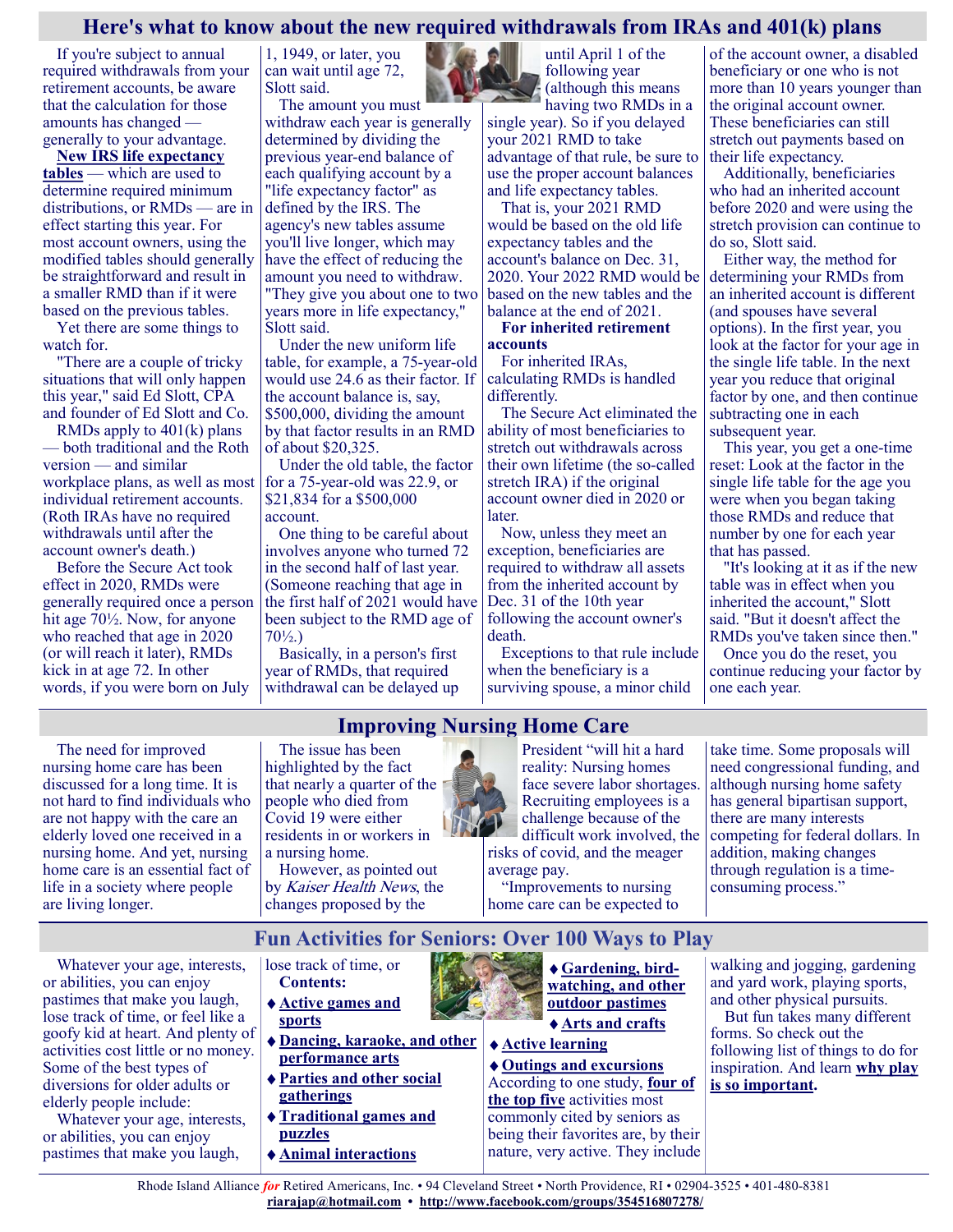## **Senior Citizens League Update for Week Ending February 26, 2022**

**Congress Saves the Postal Service but Shifts Costs to Medicare** Recently we reported that the House of Representatives had passed a bill that would go a long

way toward keeping the U.S. Postal Service solvent and in business. They did that by shifting the Postal Service retiree medical costs to Medicare. The bill has now gone to the Senate and may be voted on this week.

The legislation is important for seniors because so many of us receive our prescriptions through the mail. However, we also noted that the bill was adding news costs to Medicare and Medicare itself urgently needs Congressional action because its trust fund is expected to become insolvent in just four short years.

We noted in our report that we had not found how much additional cost there would be Medicare. Now, that number has come to light.

Kaiser Health News has reported that the Congressional Budget Office has estimated "the move could save the postal retirement and health programs

about \$5.6 billion through 2031 while adding \$5.5 billion in costs to Medicare during that span, and probably much more in issues.

later years." While that number seems exceptionally large to all of us, it's only a small fraction of what Medicare spends. But it does, once again, raise the issue that Congress must deal with the

Medicare solvency issue – sooner rather than later. That issue has been raised in the Senate, but it is highly unlikely Congress will start working on it this year given

everything they still have to deal with, the toxic partisan culture that exists, and the fact that this is an election year.

TSCL's Social Security and Medicare policy analyst, Mary Johnson, was quoted in the article. She pointed out that the failures of the mail system also have health consequences, with payments for insurance and shipments of prescriptions going missing.

Shoring up both Medicare and Social Security remains at the



top of TSCL's lobbying agenda and we will continue to push Congress to begin action on those

\* \* \* \*

#### **Senate Working on Bill to Lower Insulin Cost**

Senate Majority Leader Chuck Schumer (D-N.Y.) has announced that legislation to lower the cost of insulin will be a priority in that chamber in the next few weeks.

The bill under consideration would cap consumers' out-ofpocket insulin costs at \$35 per month without changing the price drug makers charge for insulin.

This is an effort on the part of the Democratic leadership to get some kind of drug reduction legislation through Congress this year because their more comprehensive bill that would empower the government to negotiate with drug makers to reduce consumers' prices, limit year-to-year increases in the cost of medicines, and cap out-ofpocket costs is tied up in the Senate.

However, not all Democrats like this idea. Some say the insulin bill simply isn't enough to lower Americans' drug costs in a meaningful way. The bill would cap consumers' out-ofpocket insulin costs at \$35 per month without changing the price drug makers charge for insulin.

They believe that passing bills to cap copays on an individual basis will simply shift costs and lead to higher premiums and taxes for consumers and that by creating a partial solution it would take away from the mission to create a complete solution.

The purpose of trying to pass the insulin cost cap alone is meant to test whether it can get bipartisan support in coming weeks. It is expected that no Republicans will support legislation to lower overall drug costs, but Democrats are hoping they can get ten Republican to support the bill to lower insulin costs.

## **Social Security's Day of Reckoning Could Arrive Soon. Are You Ready?**



Millions of seniors today rely on Social Security as a critical source of retirement income. And chances are, many future retirees will depend heavily on those benefits as well.

But **[Social Security](https://www.fool.com/retirement/social-security/?utm_source=msnrss&utm_medium=feed&utm_campaign=article&referring_guid=35fc0c16-2a63-4fbe-8b54-f5fb7e9f78f0)** is facing its share of financial challenges that could have devastating consequences for current and future retirees alike. And if lawmakers don't intervene, the results could be downright catastrophic.

#### **There's a serious revenue shortfall at play**

Social Security primarily relies on payroll taxes (the ones we all hate paying) to stay afloat. But in the coming years, that income stream is expected to shrink. That's because baby boomers are expected to exit the workforce in droves, and it's anticipated that the number of workers entering the labor force

won't suffice in replacing retired boomers. Meanwhile, as baby

boomers retire, they're also likely to start claiming the benefits they're entitled to, putting a lot of strain on Social Security's resources. And once the program's cash reserves, known as its trust funds, run dry, Social Security may have no choice but to implement universal benefit cuts.

In their most **[recent report](https://www.ssa.gov/oact/TR/2021/tr2021.pdf)**, the Social Security Trustees estimated that the program's trust funds will be depleted by 2034. But we can't rule out the possibility of that timeline being pushed up due to the pandemic.

First of all, many people were unemployed on a long-term basis during 2020 and 2021, thereby limiting the amount of payroll tax going into Social Security. Furthermore, we don't know to what extent the pandemic will end up driving people into early retirement.

On the one hand, the popularity of remote work might drive some older employees to

extend their careers. On the other hand, the emotional toll of the crisis could spark an early retirement trend as a "seize the day" sort of thing.

All told, Social Security has a very real fiscal crisis on its hands. And the worst part? Lawmakers have known about it for years.

Granted, no one could've predicted the extreme impact the COVID-19 pandemic would have on the U.S. economy. But Social Security's financial woes predate the pandemic by many years. And at this point, we're inching closer and closer to the point when benefit cuts could become a real possibility.

**Can Social Security be saved?** To be clear, Social Security isn't going bankrupt, and as of now, the worst-case scenario involves benefit cuts -- not a

dissolution of the program itself. But significant benefit reductions are apt to be a huge problem for the millions of seniors who get most or all of their income from Social Security.

As it is, many beneficiaries today are struggling to make ends meet. Take away what could be 20% of their retirement income or more, and we're talking about a widespread financial crisis.

Current workers have an opportunity to avoid a serious financial shortfall in retirement by socking funds away in an IRA or **[401\(k\) plan](https://www.fool.com/retirement/2022/02/13/should-you-invest-your-401k-in-a-target-date-fund/?utm_source=msnrss&utm_medium=feed&utm_campaign=article&referring_guid=35fc0c16-2a63-4fbe-8b54-f5fb7e9f78f0)**. But that's not an option existing retirees have. And so we have to hope that lawmakers will get moving on a solution to address Social Security's financial issues - before that doomsday clock ticks down.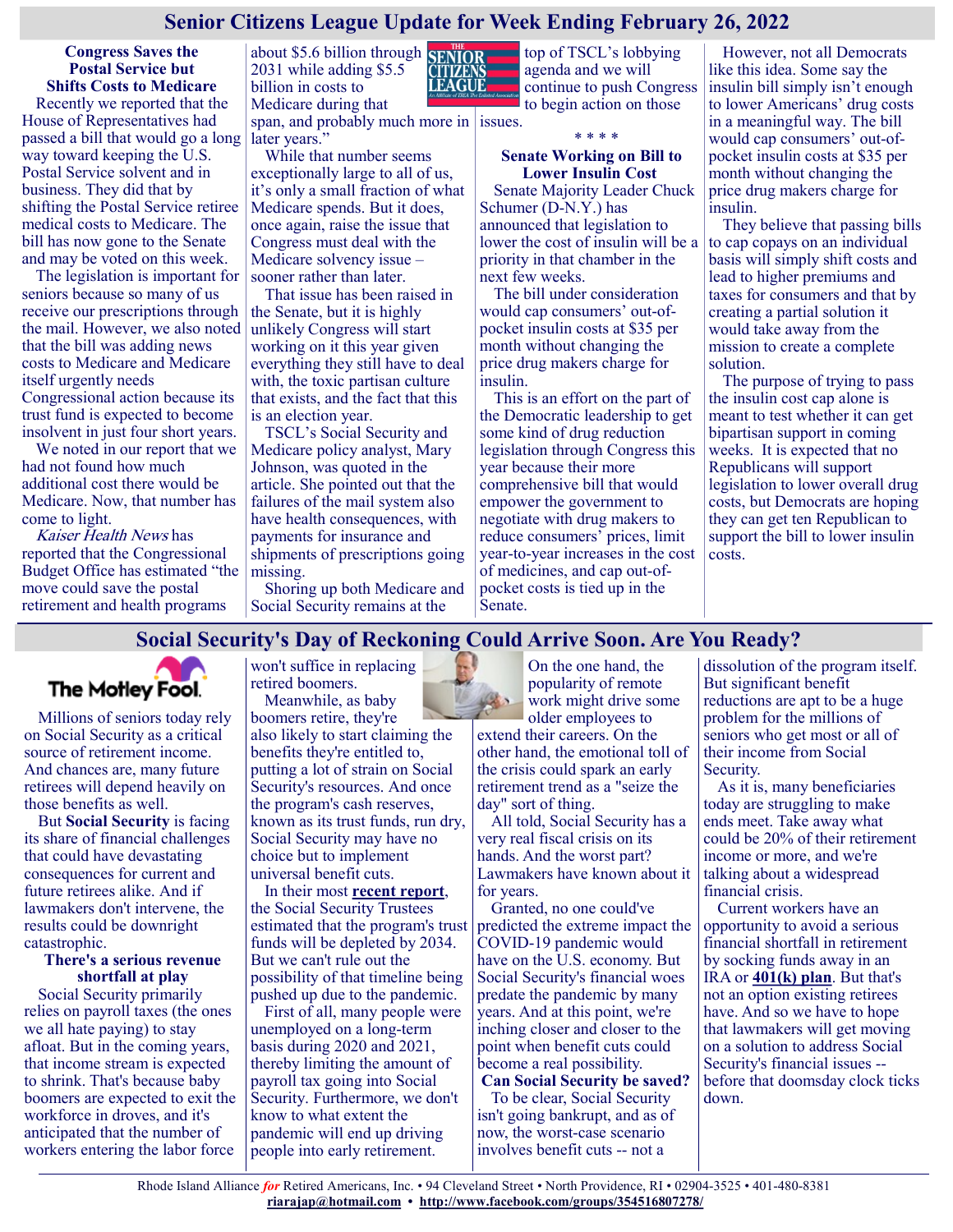## **2022: Programs that lower your health care costs if you have Medicare**

Medicare only covers about half of a typical person's health care costs, leaving people with average **[annual out](https://justcareusa.org/2022-medicare-out-of-pocket-costs/)-of-pocket [costs](https://justcareusa.org/2022-medicare-out-of-pocket-costs/)** of more than \$6,100. So, **[even with Medicare](https://justcareusa.org/medicare-costs-high/)**, many people struggle to afford premiums, deductibles and other costs. Some people qualify for Medicaid, which fills most of the gaps in Medicare. But, if you do not qualify for **[Medicaid,](https://justcareusa.org/medicaid-why-it-matters-to-all-of-us/)** there are other programs that lower your health care costs. Click **[here](https://www.medicare.gov/talk-to-someone)** or contact your local **[State Health Insurance](https://www.shiptacenter.org/)  [Assistance Program \(SHIP\)](https://www.shiptacenter.org/)** to find out if you are eligible for any of these programs and how to

apply. **1. Medicare Savings Programs.** Depending on your income, Medicare Savings Programs, administered by Medicaid, help pay for Medicare premiums and coinsurance, even if you don't qualify for Medicaid. There are three programs, Qualified Medicare Beneficiary (QMB), Specified-Low Income Medicare Beneficiary (SLMB) and Qualified Individual (QI). Income and asset limits, and how they are counted, are listed below for 2021, but vary somewhat by state. You should apply through your local Medicaid office.

- $\bullet$ **Qualified Medicare Beneficiary (QMB)—**100 percent of federal poverty level  $(FPL)$  + \$20. If you have QMB, you should not have out-of-pocket costs for Medicare-approved services in traditional Medicare or for in-network services in a Medicare Advantage plan.
- **Income limit monthly** depends upon where

you live but is around  $\triangleleft$  \$1,153 for individuals

- \$1,546 for couples
- **Asset limit**
- Individuals: \$8,400
- $\blacklozenge$  Couples: \$12,600
- $\blacklozenge$ **Specified Low-income Medicare Beneficiary (SLMB)—**120 percent of FPL  $+$  \$20
- **Income limit monthly** depends upon where you live but is around
- $\triangleleft$  \$1,379 for individuals
- $\triangleleft$  \$1,851 for couples
- **Asset limit**
- $\blacklozenge$  Individuals: \$8,400
- $\triangleleft$  Couples: \$12,600
- **Qualifying Individual (QI)**  $-135$  percent of FPL  $+$ \$20, covers your Medicare Part B premiums
- **Income limit monthly** depends upon where you live but is around
- $\bullet$  \$1,549 for individuals
- \$2,080 for couples
- **Asset limit**
- $\blacklozenge$  Individuals: \$8,400
- $\blacklozenge$  Couples: \$12,600

**Several valuable items are not counted as income and assets.** No matter what state you live in, the first \$20 of your income and the first \$65 of your monthly wages are not counted as income. In addition, half of your monthly wages, after the first \$65 is not counted, nor are food stamps. Some of your assets are also not counted, including your primary home, if you own it, your car, your wedding and engagement rings, a burial plot and \$1,500 in burial funds, your

life insurance with a cash value less than \$1,500, and S. M. your furniture, household and personal items. Your

bank accounts, stocks and bonds are counted.

**Tip:** If your income is low but too high to qualify you for Medicaid, it is worth looking into whether you qualify for any of these programs. According to **[MACPAC](file:///C:/Users/teamj/OneDrive/Documents/My Data Sources)**, an independent agency that advises Congress on Medicaid policy, less than a half the people over 65 who qualify for the Qualified Medicare Beneficiary program (48%) are enrolled. And, an even smaller share of people over 65 who qualify for the Specified Low-Income Medicare Beneficiary program (28%) are enrolled. About one in seven people over 65 (15%) who qualify for the QI program are enrolled.

**2. Extra Help with Medicare Part D prescription drug coverage:** You will automatically qualify for the **[Extra](https://www.ssa.gov/pubs/EN-05-10508.pdf)  [Help](https://www.ssa.gov/pubs/EN-05-10508.pdf)** program, which is administered by Medicaid, if you qualify for any of the above lowincome programs. You can also **[apply for Extra](https://www.ssa.gov/benefits/medicare/prescriptionhelp.html)  [Help](https://www.ssa.gov/benefits/medicare/prescriptionhelp.html)** independently. Extra Help pays for some or all of the cost of

your Part D drug coverage and is estimated to be worth around \$5,100 a year. The amount of help with cost-sharing depends on the level of your income and assets. In 2022, you may qualify if you have up to \$20,385 in annual income (\$27,465 for a married couple) and up to \$15,510 in assets (\$30,950 for a married couple). With Extra Help your drug costs are no more than \$3.95 for each generic/\$9.85 for

each brand-name covered drug. And, depending upon your income, you may pay only part of your Medicare drug plan premiums and deductibles. You get Extra Help automatically if you have Medicaid or a Medicare Savings Program or receive Supplemental Security Income benefits. You can **[apply for](https://secure.ssa.gov/i1020/start)  [Extra Help online here](https://secure.ssa.gov/i1020/start)**. (Some states have **[State](https://www.medicare.gov/pharmaceutical-assistance-program/state-programs.aspx)  [Pharmaceutical Assistance](https://www.medicare.gov/pharmaceutical-assistance-program/state-programs.aspx)  [Programs](https://www.medicare.gov/pharmaceutical-assistance-program/state-programs.aspx)** that provide even more assistance.)

**3. Federally Qualified Health Centers (FQHCs) and other programs run by the Human Resources and Services Administration: [FQHCs](https://findahealthcenter.hrsa.gov/)** are located across the country and provide a wide range of services to underserved populations and areas on a sliding-feed scale. They might waive the Medicare deductible and coinsurance, depending upon your income.

**4. Hill-Burton programs** offer **[free or reduced](https://www.hrsa.gov/gethealthcare/affordable/hillburton/facilities.html)  care at Hill-[Burton facilities](https://www.hrsa.gov/gethealthcare/affordable/hillburton/facilities.html)** in 38 states. Hill-Burton does not cover services fully covered by Medicare or Medicaid. Eligibility depends on your family size and income.

**5. Veterans' Administration:** If you are a vet, the **[Veterans'](https://justcareusa.org/medicare-and-veterans-benefits-vets-can-have-both/)** 

**[Administration](https://justcareusa.org/medicare-and-veterans-benefits-vets-can-have-both/)** (VA) offers low -cost services and prescription drugs directly. And, you can have VA coverage as well as Medicare.

Keep in mind that you may be eligible for Medicaid based on your income after paying for some health care costs. To contact your **[state Medicaid](https://www.medicaid.gov/about-us/contact-us/contact-state-page.html)  [office, click here.](https://www.medicaid.gov/about-us/contact-us/contact-state-page.html)**

## **Retiree Organization Applauds House, Senate Passage of Bipartisan Postal Reform Bill**

Statement by Richard Fiesta, Executive Director of the Alliance for Retired Americans, regarding *[passage by the U.S.](http://link.mediaoutreach.meltwater.com/ls/click?upn=qxxqyjyNsp8Ympkvvroysmjrz0mFG-2FGLbzAzjVUU8LbhdB9EPTUeCnc9jEuRcF-2BTn-2FzGRaDbml-2BnoiY0UQamGJEx3LgVXG6wh0181irAikcCsCvG-2FD1XHN0X-2BWXbaYUR9faBmGB-2F9c-2FtFq36hz-2FXtNZ8EFixHgxMj2oz92Hwz8P-2FlB2-2FMygeN85N)  [House of Representatives and](http://link.mediaoutreach.meltwater.com/ls/click?upn=qxxqyjyNsp8Ympkvvroysmjrz0mFG-2FGLbzAzjVUU8LbhdB9EPTUeCnc9jEuRcF-2BTn-2FzGRaDbml-2BnoiY0UQamGJEx3LgVXG6wh0181irAikcCsCvG-2FD1XHN0X-2BWXbaYUR9faBmGB-2F9c-2FtFq36hz-2FXtNZ8EFixHgxMj2oz92Hwz8P-2FlB2-2FMygeN85N)  [Senate of H.R. 3076, the 2021](http://link.mediaoutreach.meltwater.com/ls/click?upn=qxxqyjyNsp8Ympkvvroysmjrz0mFG-2FGLbzAzjVUU8LbhdB9EPTUeCnc9jEuRcF-2BTn-2FzGRaDbml-2BnoiY0UQamGJEx3LgVXG6wh0181irAikcCsCvG-2FD1XHN0X-2BWXbaYUR9faBmGB-2F9c-2FtFq36hz-2FXtNZ8EFixHgxMj2oz92Hwz8P-2FlB2-2FMygeN85N)  [Postal Reform Act:](http://link.mediaoutreach.meltwater.com/ls/click?upn=qxxqyjyNsp8Ympkvvroysmjrz0mFG-2FGLbzAzjVUU8LbhdB9EPTUeCnc9jEuRcF-2BTn-2FzGRaDbml-2BnoiY0UQamGJEx3LgVXG6wh0181irAikcCsCvG-2FD1XHN0X-2BWXbaYUR9faBmGB-2F9c-2FtFq36hz-2FXtNZ8EFixHgxMj2oz92Hwz8P-2FlB2-2FMygeN85N)*

"Older Americans rely on the U.S. Postal Service for timely athome delivery of medications and important mail on weekdays and weekends. It can trace its roots to 1775, when Benjamin

Franklin was the first postmaster general, and it is as important today as it ever was.

"The House of Representatives' vote in February and the Senate's vote today passing the 2021 Postal Reform Act will help ensure that the Postal Service will be able to serve the American people for years to come. "Once signed into law, H.R.

3076 will repeal the

Congressional mandate that the USPS spend billions of dollars every year to prefund retiree health care. The Postal Service will instead pay these costs on a yearly basis, as other government agencies and corporations do, saving nearly \$50 billion over 10 years.

"Strengthening the Postal Service has been an Alliance priority for years. The activism of thousands of Alliance

members who have attended demonstrations and written to their members of Congress has helped bring us to this moment.



"We look forward to President Biden signing the bill into law, as administration officials have indicated he intends to do."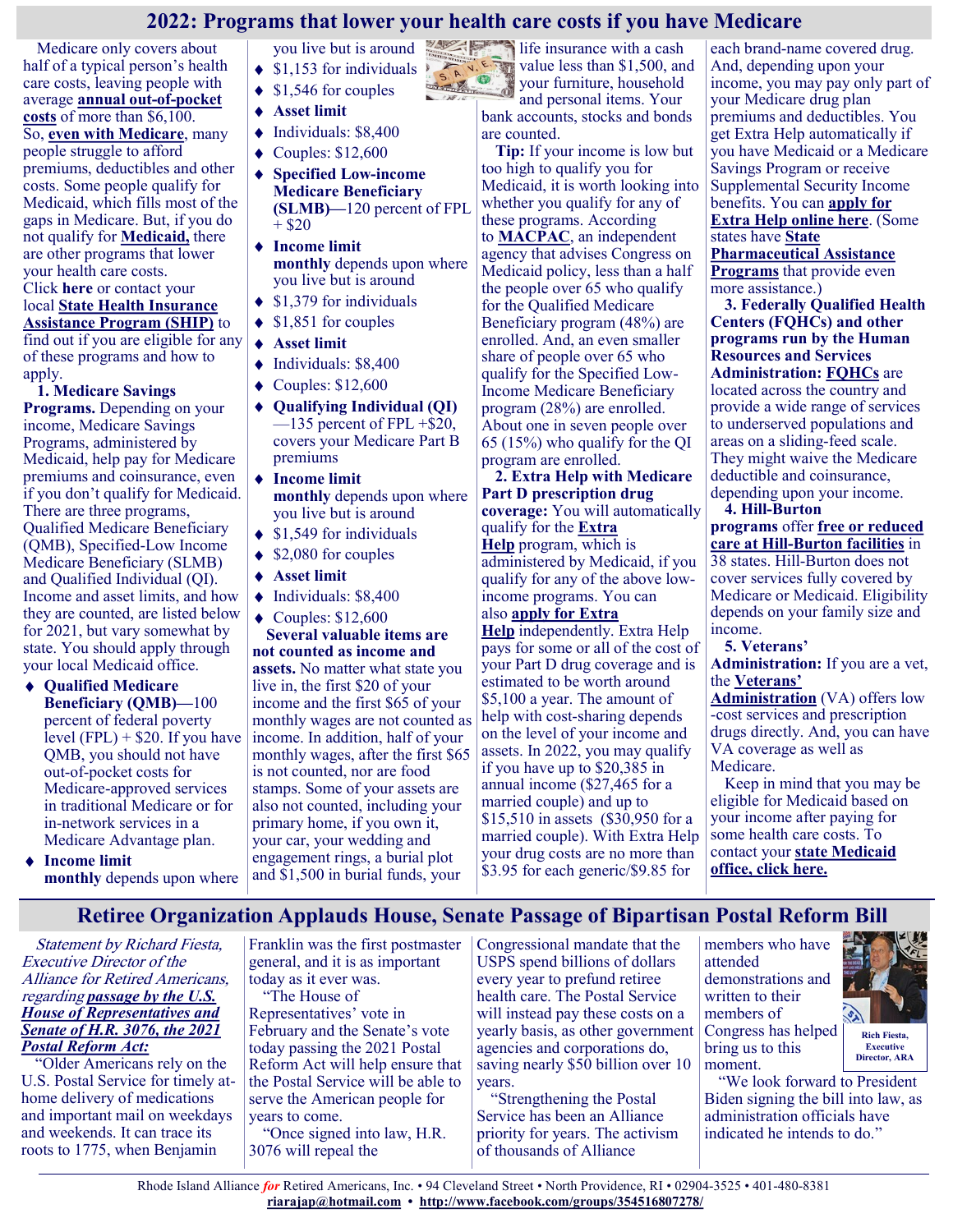## **Sackler Family & Purdue Pharma Reach Deal With U.S. States Over Opioid Crisis**

A deal has been reached between members of the Sackler family and their company, Purdue Pharma, to settle thousands of lawsuits over their role in the U.S. opioid epidemic.

In return for an end to all current and future civil claims against them over the company's prescription opioid business, the Sacklers will pay as much as \$6 billion to assist communities harmed by the **[opioid crisis](https://www.hhs.gov/opioids/about-the-epidemic/index.html)**, according to a court filing on Thursday, the New York Times reported.

However, that liability protection does not extend to criminal prosecutions linked to the marketing of Purdue's prescription opioid painkiller OxyContin.

The settlement has to be approved by Judge Robert Drain, who has presided over the company's bankruptcy proceedings, and the U.S. Court

of Appeals for the Second Circuit would have to approve, reversing a December ruling that rejected an earlier settlement deal for \$4.55 billion. A federal judge had vacated that plan, questioning the legality of the protections from liability granted to the Sacklers, the Times reported.

Also, the immunity shield for the Sacklers from civil suits is being challenged by the **[U.S.](https://www.justice.gov/ust)  [Trustee program](https://www.justice.gov/ust)**, which serves as a watchdog over the bankruptcy system.

"This settlement is both significant and insufficient - constrained by the inadequacies of our federal bankruptcy code," said Connecticut Attorney General William Tong, who helped lead the effort to get the new deal, the Times reported.

"But Connecticut cannot stall this process indefinitely as

victims and our sister states await a resolution. This settlement resolves

our claims against Purdue and the Sacklers, but we are not done fighting for justice against the addiction industry and against our broken bankruptcy code," Tong added.

Purdue pleaded guilty to criminal charges of misleading marketing and minimizing OxyContin's risk of addiction, but no individual Sackler has ever apologized or admitted wrongdoing, the Times reported.

"While the families have acted lawfully in all respects, they sincerely regret that **[OxyContin](https://medlineplus.gov/druginfo/meds/a682132.html)**, a prescription medicine that continues to help people suffering from chronic pain, unexpectedly became part of an opioid crisis that has brought grief and loss to far too many families and communities," read a statement from two branches of

the Sacklers, the Times reported. Negotiations over the new settlement were mediated by Judge Shelley Chapman of U.S. federal bankruptcy court, who is recommending a hearing where people who suffered from addiction to OxyContin could describe the harm they suffered. At least one Sackler family member from each of two branches would have to attend.

Chapman also said if any medical centers and art or educational institutions bearing the Sackler name ask to have it removed, the Sacklers must agree.

"This **[bankruptcy](https://www.uscourts.gov/services-forms/bankruptcy)** needs to end. And the Justice Department needs to flex their muscle and investigate the Sacklers criminally, which is permissible under the bankruptcy plan," Ryan Hampton, who monitored the settlement proceedings on behalf of victims, told the Times.

## **Medicare coverage of mental health care**

According to the Centers for Disease Control (CDC), one in five Americans age 55 years or older have some kind of mental health concern. They often suffer from anxiety, severe cognitive impairment, and mood disorders, including depression and bipolar disorder. The coronavirus pandemic has led to an **[increased sense of](https://news.ehealthinsurance.com/_ir/68/20221/Seniors_Speak_Out_On_Mental_Health_Feb2022.pdf)** 

#### **[loneliness](https://news.ehealthinsurance.com/_ir/68/20221/Seniors_Speak_Out_On_Mental_Health_Feb2022.pdf)** or isolation among many older adults. If you need mental health services, Medicare covers both inpatient and outpatient mental health care in a variety of settings.

#### **Outpatient mental health care under Medicare Part B:**

1. **What kind of care do you need?** Medicare covers a wide range of outpatient mental health services, including individual and group psychotherapy, family counseling if the key purpose s to help with your treatment, psychiatric evaluation, medication management and substance abuse counseling. Medicare also covers **[annual](https://justcareusa.org/take-advantage-of-medicares-annual-wellness-visit/)  [screenings](https://justcareusa.org/take-advantage-of-medicares-annual-wellness-visit/)** for depression at a primary care doctor's office or a primary care clinic.

- 2. **Who provides your care?** Medicare covers outpatient mental health care counseling and therapy services from many different mental health providers, including psychiatrists, clinical psychologists, nurse practitioners, clinical social workers, nurse specialists and physicians' assistants.
- 3. **Where can you receive outpatient mental health services?** You can receive care in a doctor's or other health care provider's office, a hospital outpatient department or at a community mental health center.

4. **What does Medicare cover?** Unless you receive **The Accepted Accepted Accepted Accept** care from a medical doctor, Medicare will pay for 80

> percent of your care only if your mental health care provider is Medicare-certified and takes assignment (accepts Medicare's approved rate as payment in full). If you're in a Medicare Advantage plan, you must see an in-network provider and you likely will have a copay; you may also have a deductible.

**Inpatient mental health care under Medicare Part A:** 1.**Where can you receive** 

**inpatient mental health services?** You can receive care in a general hospital or a psychiatric hospital that only cares for people with mental health conditions. 2.**What does Medicare** 

**cover?** If you're in a psychiatric hospital, Part A

only pays for up to 190 days of inpatient psychiatric hospital services during your lifetime. After that, you may be able to get inpatient mental health care in a general hospital. If you're in a general hospital, there is no lifetime limit on the amount of care Medicare will cover. **[Medicare inpatient](https://justcareusa.org/what-to-know-about-medicare-inpatient-hospital-care/)  [coverage](https://justcareusa.org/what-to-know-about-medicare-inpatient-hospital-care/)** rules apply, whichever setting you are in. If you have traditional Medicare, you or your supplemental coverage must pick up the deductible. And, if you remain n the hospital more than 60 days, you will also have coinsurance costs. If you are in a Medicare Advantage plan, contact the plan to find out your out-ofpocket costs.

# **State of the Union Speech and Health Care**

In his State of the Union speech last week President Biden, understandably, spent a great deal of time on foreign policy, and specifically Ukraine, but he also emphasized a

number of key health care issues that need to be dealt with.

Among those were prescription drug prices and Insulin prices in particular,



mental health issues, nursing home regulation, and toxic burn pits, an issue of real importance

to veterans of Iraq and Afghanistan.

However, he did not mention expanding Medicare benefits, specifically coverage for vision care.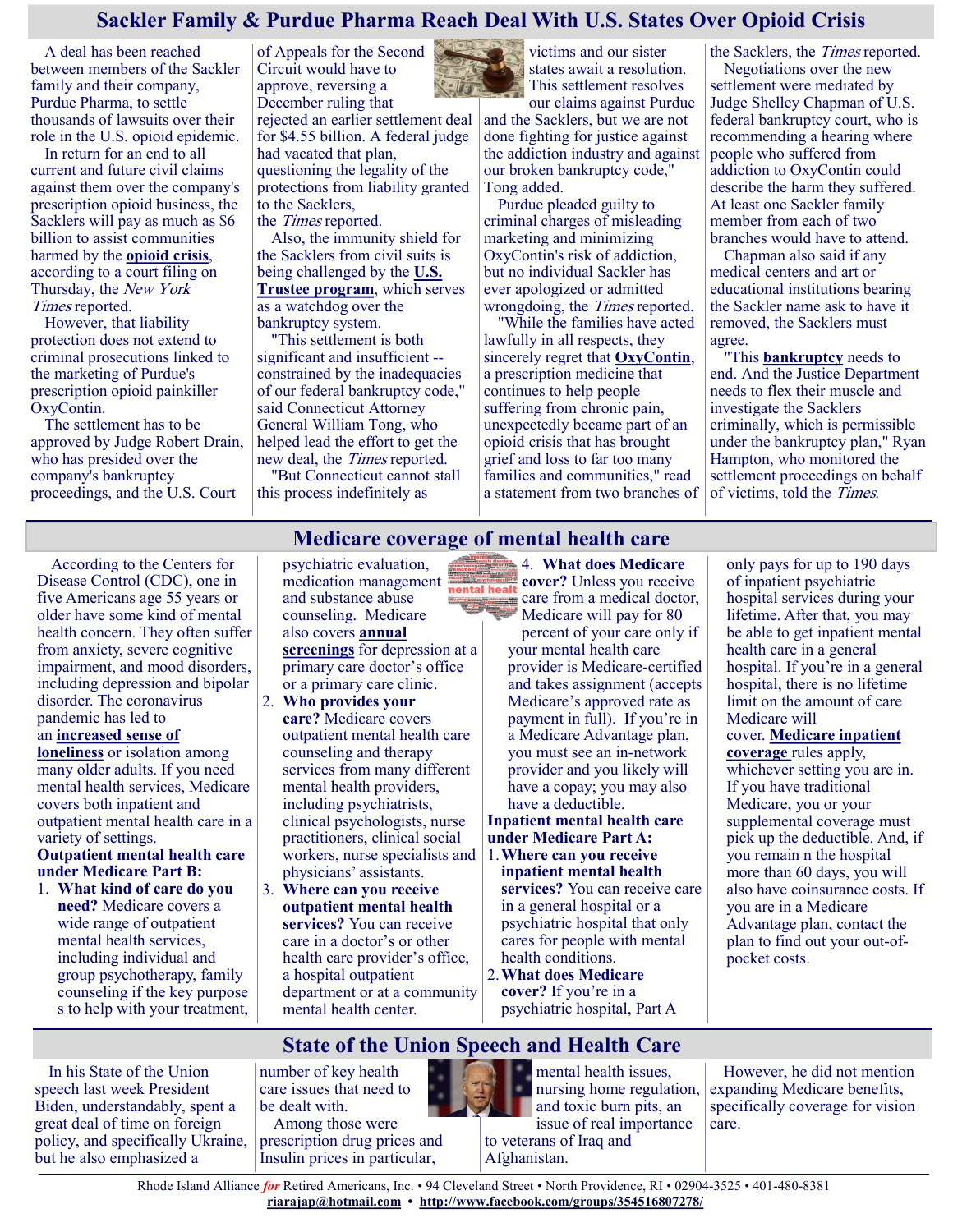## **Administration Plans Important and Long-Awaited Nursing Home Reforms**

This week, the Biden-Harris administration **[announced new](https://www.whitehouse.gov/briefing-room/statements-releases/2022/02/28/fact-sheet-protecting-seniors-and-people-with-disabilities-by-improving-safety-and-quality-of-care-in-the-nations-nursing-homes/)  [reforms](https://www.whitehouse.gov/briefing-room/statements-releases/2022/02/28/fact-sheet-protecting-seniors-and-people-with-disabilities-by-improving-safety-and-quality-of-care-in-the-nations-nursing-homes/)** to improve nursing home staffing, transparency, and oversight. During the COVID-19 pandemic, nearly **[1 million](https://data.cms.gov/covid-19/covid-19-nursing-home-data)  [nursing home residents](https://data.cms.gov/covid-19/covid-19-nursing-home-data)** and over 1 million staff have tested positive for the virus, and approximately **[150,000](https://www.kff.org/policy-watch/over-200000-residents-and-staff-in-long-term-care-facilities-have-died-from-covid-19/)- [200,000](https://www.kff.org/policy-watch/over-200000-residents-and-staff-in-long-term-care-facilities-have-died-from-covid-19/)** residents have died. Advocates have pointed to **[staffing shortages](https://theconsumervoice.org/uploads/files/issues/suffering-in-lockdown.pdf)**, the absence of long-term care ombudsmen and state regulators, and **[poor infection control](https://justiceinaging.org/wp-content/uploads/2020/09/Comments-on-NH-Revision.pdf)** as major contributors to COVID-19's devastating effect on nursing home residents.

Advocates have long identified **[staffing shortages](https://medicareadvocacy.org/2022-proposed-snf-reforms/)** as a major cause of inappropriate and inadequate nursing home care, a problem that has been exacerbated by the pandemic. According to **[Consumer Voice](https://theconsumervoice.org/uploads/files/issues/suffering-in-lockdown.pdf)**, an organization that works to

improve quality in longterm care, "Studies have repeatedly shown that significant numbers of our nation's nursing homes fail to adequately staff their facilities. Nursing homes with higher levels of staffing, however, provide better care to residents. A review of 87 research articles and reports from 1975-2003 found that nursing homes with higher staffing levels had residents with better health outcomes, including in the areas of functional ability, pressure ulcers, and weight loss." And a **COVID-[specific](https://agsjournals.onlinelibrary.wiley.com/doi/epdf/10.1111/jgs.16689)  [study](https://agsjournals.onlinelibrary.wiley.com/doi/epdf/10.1111/jgs.16689)** found that increased nursing staffing reduced COVID -19 infections.

To tackle this issue, the Biden-Harris administration plans to establish minimum staffing standards for nursing homes and support workforce development for nursing home jobs. In



addition, the administration plans to strengthen its oversight of the industry, with a

particular focus on poorperforming facilities, to better ensure Medicare and Medicaid beneficiary safety.

The administration also cites the need for greater transparency in nursing home funding, operations, and quality. In part, this would help prevent owners and operators from **[avoiding](https://www.whitehouse.gov/briefing-room/statements-releases/2022/02/28/fact-sheet-protecting-seniors-and-people-with-disabilities-by-improving-safety-and-quality-of-care-in-the-nations-nursing-homes/)  [sanctions by closing](https://www.whitehouse.gov/briefing-room/statements-releases/2022/02/28/fact-sheet-protecting-seniors-and-people-with-disabilities-by-improving-safety-and-quality-of-care-in-the-nations-nursing-homes/)  [facilities](https://www.whitehouse.gov/briefing-room/statements-releases/2022/02/28/fact-sheet-protecting-seniors-and-people-with-disabilities-by-improving-safety-and-quality-of-care-in-the-nations-nursing-homes/)**. Transparency would also help families find higher quality facilities by enhancing **[Nursing Home Care](https://www.medicare.gov/care-compare/?guidedSearch=NursingHome)  [Compare](https://www.medicare.gov/care-compare/?guidedSearch=NursingHome)** to show when facilities are meeting, or failing to meet, their requirements. Specific to COVID-19 and

related issues, the administration is planning to strengthen requirements to combat infections through specially

trained staff as well as enhancing rules for pandemic and other emergency preparedness.

Medicare Rights applauds these plans to improve care in nursing homes. These reforms would better protect older adults and people with disabilities, enable people with Medicare and their families to make more informed choices, and hold nursing homes accountable for poor quality care.

Importantly, no nursing home reforms can alter the desires of older adults and people with disabilities who prefer to remain in or return to their homes and communities safely rather than moving to a congregate setting. We will continue to call upon Congress to do more to fund home- and community-based services so that more people can live with dignity and choice.

## **Top 5 scam calls and what you can do to get them to finally stop**

Most people have an extensive contact list saved on their mobile phones. So, when a call comes through from an unknown number, it usually arouses suspicion. Unfortunately, it is more than likely a robocall or scammer.

**[Robocalls have recently](https://www.komando.com/security-privacy/robocall-covid-19-test-scams/821037/)  [tricked people with fake](https://www.komando.com/security-privacy/robocall-covid-19-test-scams/821037/)  [COVID](https://www.komando.com/security-privacy/robocall-covid-19-test-scams/821037/)-19 tests** and auto warranties, but the ruse constantly changes. It is so prevalent in the U.S. that 94% of people assume a call from an unknown number is spam.

Read on for a recent study about fraud and spam calls in the country and what you can do about it.

citizen? Age definitions tend to be a moving target. Some places offer **[senior discounts](https://www.greatseniorliving.com/articles/seniors-discounts)** or memberships to people who have barely passed the half-century mark, but social programs like Medicare are generally off-limits to people under 65. So when exactly does a person become a senior citizen? Where is the boundary between middle age

Here's the backstory It's nearly impossible to find a random person who hasn't inadvertently picked up a spam call. While 79% of unknown calls go unanswered, people have a good reason not to trust them. In the latest **[State of](https://www.hiya.com/state-of-the-call)  [the Call report](https://www.hiya.com/state-of-the-call)** from Hiya, \$567 is the average amount lost by

people to fraud and spam calls. And don't think that only some people are targeted. The report details that the average mobile phone user will receive about 18 spam calls per month, while the total amount of spam or fraud calls in the U.S. has topped 80 billion per year.

That is by far the most

worldwide. France only tracks around 12 billion total spam calls each year,

and the U.K. sees approximately 6.6 billion annually.

The primary goal of scam callers is to trick victims into handing over personal information and rip them off. The top five subjects that these calls regularly relate to are:

- $\bullet$ **Auto Warranty**
- **Social Security number**
- **Credit Card**

#### **IRS**

**Student Loan**

Scammers often take advantage

of important events as the topic for calls, like student loans. Federal student loan repayments are set to resume in May, so you'll **[experience](https://www.komando.com/security-privacy/viral-student-loan-scams/827805/)  [more](https://www.komando.com/security-privacy/viral-student-loan-scams/827805/) [fraudulent](https://www.komando.com/security-privacy/viral-student-loan-scams/827805/) calls offering [assistance](https://www.komando.com/security-privacy/viral-student-loan-scams/827805/)**.

Some mobile phone carriers are trying to eliminate spam and robocalls as much as possible. Together with the FTC, new technology was announced last year to make caller ID much easier to identify.

But even so, only 47% of the study said that their mobile carrier was doing enough to protect them from spam calls….**[Read More](https://www.msn.com/en-us/money/other/top-5-scam-calls-and-what-you-can-do-to-get-them-to-finally-stop/ar-AAUFnZv?ocid=SK2DDHP)**

## **Am I a Senior Citizen? Age, Terminology, and What "Old" Really Means**

What makes someone a senior and old age?

The short answer is that it varies. But while there is no universally accepted standard regarding the age at which people become senior citizens, most Western industrialized nations consider the onset of old age to be at age 60 or 65. That's when most Americans retire and become eligible for assistance programs

based on age. But there's more to age than Contents just a number. This article examines the different meanings behind the terms and concepts associated with getting older and explores how people's perceptions of age have changed over time.

- $\bullet$ **[Old, elderly, or geriatric?](https://www.greatseniorliving.com/articles/senior-citizen-age#definitions-connotations)  [Definitions and](https://www.greatseniorliving.com/articles/senior-citizen-age#definitions-connotations)  [connotations](https://www.greatseniorliving.com/articles/senior-citizen-age#definitions-connotations)**
- $\blacklozenge$ **[When does old age begin?](https://www.greatseniorliving.com/articles/senior-citizen-age#when-does-old-age)**
- **[The positive and negative](https://www.greatseniorliving.com/articles/senior-citizen-age#positive-and-negative)  [effects of age stereotypes](https://www.greatseniorliving.com/articles/senior-citizen-age#positive-and-negative)**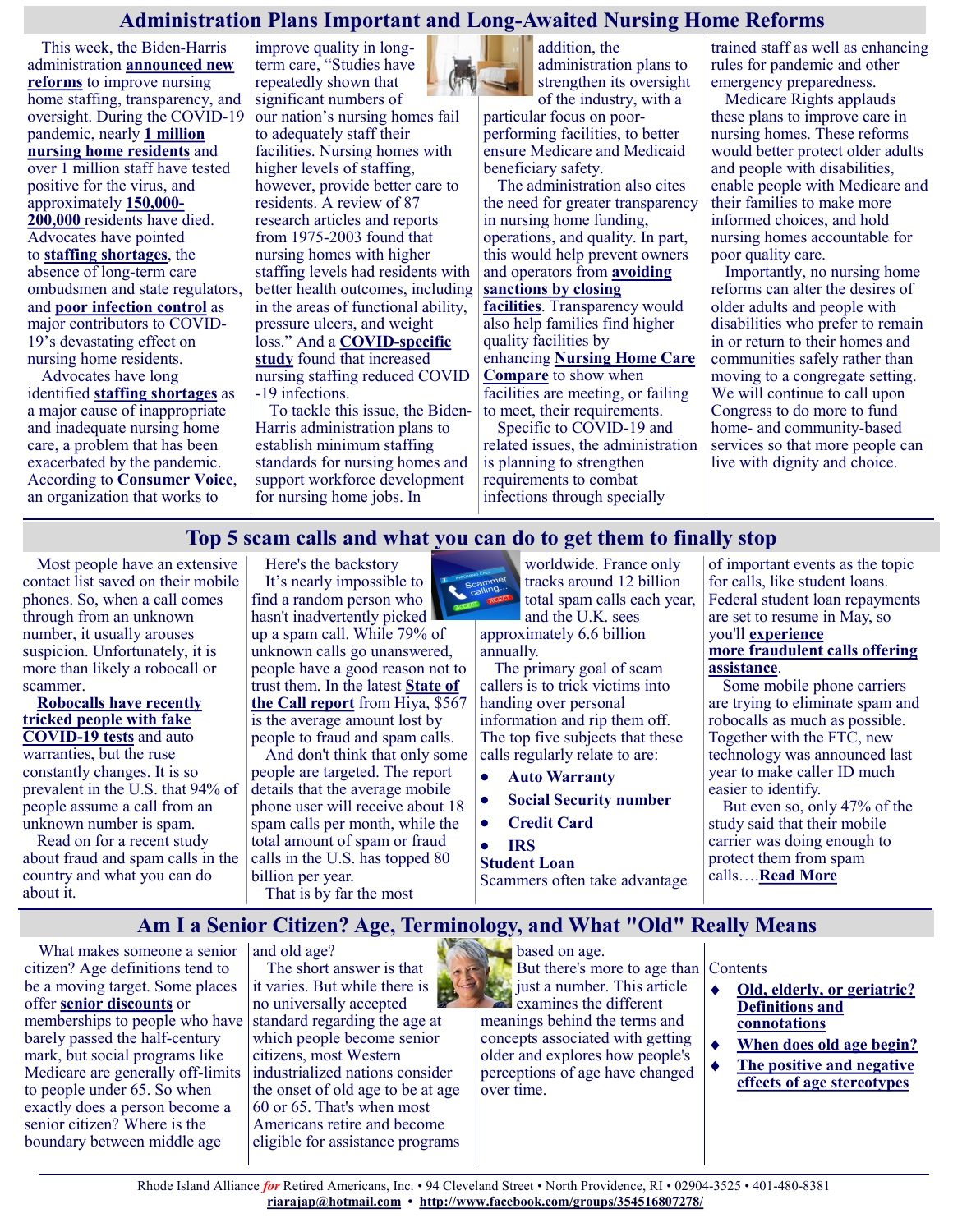# **RI ARA HealthLink Wellness News** FreathLink Wellness



# **Traumatic Brain Injury May Raise Veterans' Long-Term Stroke Risk**

Military veterans who had a traumatic brain injury may have an increased long-term risk of stroke, new research suggests.

The study, which used data from more than 610,000 veterans, found those who had a head injury were 69% more likely to have a stroke. That risk was highest in the first year after an injury but remained elevated for a decade or more. And risk was higher in those who had more severe injuries.

Prior studies have shown short -term associations between brain injury and stroke, said Dr. Andrea Schneider, lead

researcher of the new study presented Thursday at the American Heart Association's

Epidemiology and Prevention, Lifestyle and Cardiometabolic Health conference.

What the new study makes clear is "this risk persists for years after injury," said Schneider, assistant professor of neurology and epidemiology at the University of Pennsylvania Perelman School of Medicine in Philadelphia.

A traumatic brain injury is one that results in unconsciousness, confusion, amnesia or other



neurological symptoms. About 450,000 service members were diagnosed with a traumatic brain

injury between 2000 and 2021, according to the Department of Defense. Schneider said military personnel are exposed to specific risks, such as explosions, that can lead to such injuries. In the general population, people might experience them playing sports or in motor vehicle accidents. Among older people, falls are the most common cause.

To find out how traumatic brain injuries might relate to stroke, Schneider and her

colleagues looked at data from 306,796 people in a Veterans Health Administration database who had a traumatic brain injury between October 2002 and September 2019. They compared those people's risk for stroke to an equal number of people who had not had a traumatic brain injury.

Researchers calculated 10.3 strokes per 1,000 people per year among those with traumatic brain injuries. That's compared to 5.7 strokes per 1,000 people per year in those without brain injuries.....**[Read More](https://consumer.healthday.com/aha-news-traumatic-brain-injury-may-raise-veterans-long-term-stroke-risk-2656834187.html)**

## **\$35 Insulin Cap Is Welcome, Popular, and Bipartisan. But Congress May Not Pass It Anyway**

Democrats in the Senate are primed this month to make their first attempt at salvaging one of the most popular elements of President Joe Biden's stalled Build Back Better plan — the proposal to cap insulin costs at \$35 a month.

It might not go well. That's true even though the idea of helping **[millions of](https://www.cdc.gov/diabetes/library/features/diabetes-stat-report.html)  [Americans with diabetes](https://www.cdc.gov/diabetes/library/features/diabetes-stat-report.html)** afford a crucial medicine has immense **[public support](https://www.filesforprogress.org/datasets/2021/11/dfp_capping_insulin_costs.pdf)** and even **[bipartisan adherents](https://www.kennedy.senate.gov/public/2021/4/kennedy-fights-to-lower-insulin-prices-for-all-louisianians)**. But then, there is politics — between Democrats and Republicans, of course, but also among Democrats.

Sen. Raphael Warnock (D-Ga.) is sponsoring a bill, expected to come up in March or early April, that would cap the price. But pursuing Warnock's

bill would remove that provision now in the Build Back Better bill.

Drug companies have dramatically jacked up prices in the United States, leaving Americans to pay more than 10 times as much as people in other developed countries, according to the most recent **[detailed](https://aspe.hhs.gov/reports/comparing-insulin-prices-us-other-countries)  [survey](https://aspe.hhs.gov/reports/comparing-insulin-prices-us-other-countries)** by the federal government.

Senate Majority Leader Chuck Schumer highlighted the obvious selling points of bringing down insulin costs when he announced before Congress' Presidents Day break that the issue would be a priority. "It is just preposterous — beyond preposterous — that Americans with diabetes sometimes pay more than \$600 just for a 40-day supply of insulin," Schumer said.

"There's enormous interest in our caucus to pursue this proposal, so it will be a priority for Democrats in the weeks ahead," he said, inviting Republicans to get involved. "This has long been a bipartisan issue: As many as 20 states across the country — many with Republican legislatures and governors — have passed statelevel insulin caps. There is no reason this shouldn't be bipartisan in this body.'

Still, the complications start on the Democratic side, even if they appear entirely surmountable.

The first is that Biden and many of the more progressive Democrats in Congress still would like to pass a strippeddown version of the Build Back Better plan. They would like to

take another shot at building a package of the popular tax, climate, and health provisions that could pass muster with West Virginia Sen. Joe Manchin, a conservative Democrat who blocked the more ambitious bill. Democrats could speed the new version through Congress with 51 votes under the expedited budget reconciliation rules they've already passed.

Biden was talking up Build Back Better and capping insulin costs as recently as last month — just days before Schumer announced Warnock's insulin plan — and brought up insulin again in his State of the Union address, pointing to Shannon Davis and her 13-year-old son, Joshua, who lives with Type 1 diabetes, like his father.….**[Read](https://khn.org/news/article/raphael-warnock-insulin-35-dollar-cap-legislation-biden/)  [More](https://khn.org/news/article/raphael-warnock-insulin-35-dollar-cap-legislation-biden/)**

## **Patients Divided Over Alzheimer's Drug: Is It a 'Risk I'm Willing to Take' or Just a 'Magic Pill'?**

If you listen to the nation's largest Alzheimer's disease advocacy organizations, you might think everyone living with Alzheimer's wants unfettered access to Aduhelm, a controversial new treatment.

Opinions about Aduhelm (also known as aducanumab) in the dementia community are diverse, ranging from "we want the government to cover this drug" to "we're concerned about this medication and think it should be studied further."

The Alzheimer's Association and UsAgainstAlzheimer's, the most influential advocacy organizations in the field, are in the former camp. Both are pushing for Medicare to cover Aduhelm's \$28,000 annual cost and fiercely oppose the Centers for Medicare & Medicaid Services' **[January proposal](https://www.cms.gov/newsroom/press-releases/cms-proposes-medicare-coverage-policy-monoclonal-antibodies-directed-against-amyloid-treatment)** to restrict coverage only to people enrolled in clinical trials. Nearly **[10,000 comments](https://www.cms.gov/medicare-coverage-database/view/ncacal-public-comments.aspx?ncaId=305&fromTracking=Y&)** were received on that proposal, and a

final decision is expected in April.

"With respect, we have no more time for debate or delay," the Alzheimer's Association national Early-Stage Advisory Group wrote in a Feb. 10 comment. "Every passing day without access to potential treatments subjects us to a future of irreversible decline." For its part, UsAgainstAlzheimer's called CMS' proposal "antipatient." Yet the scientific evidence

behind Aduhelm is inconclusive, its efficacy in preventing the progression of Alzheimer's remains unproved, and there are concerns about its safety. The FDA **[granted accelerated](https://www.fda.gov/news-events/press-announcements/fda-grants-accelerated-approval-alzheimers-drug)  [approval](https://www.fda.gov/news-events/press-announcements/fda-grants-accelerated-approval-alzheimers-drug)** to the medication last June but ordered the drugmaker, Biogen, to conduct a new clinical trial to verify its benefit. And the agency's decision came despite a 10-0 recommendation against doing so from its scientific advisory committee...**[Read](https://khn.org/news/article/patients-divided-over-alzheimers-drug-aduhelm-aducanumab-cms-fda/)  [More](https://khn.org/news/article/patients-divided-over-alzheimers-drug-aduhelm-aducanumab-cms-fda/)**

Rhode Island Alliance *for* Retired Americans, Inc. • 94 Cleveland Street • North Providence, RI • 02904-3525 • 401-480-8381 **[riarajap@hotmail.com](mailto:riarajap@hotmail.com) • [http://www.facebook.com/groups/354516807278/](https://www.facebook.com/groups/354516807278/)**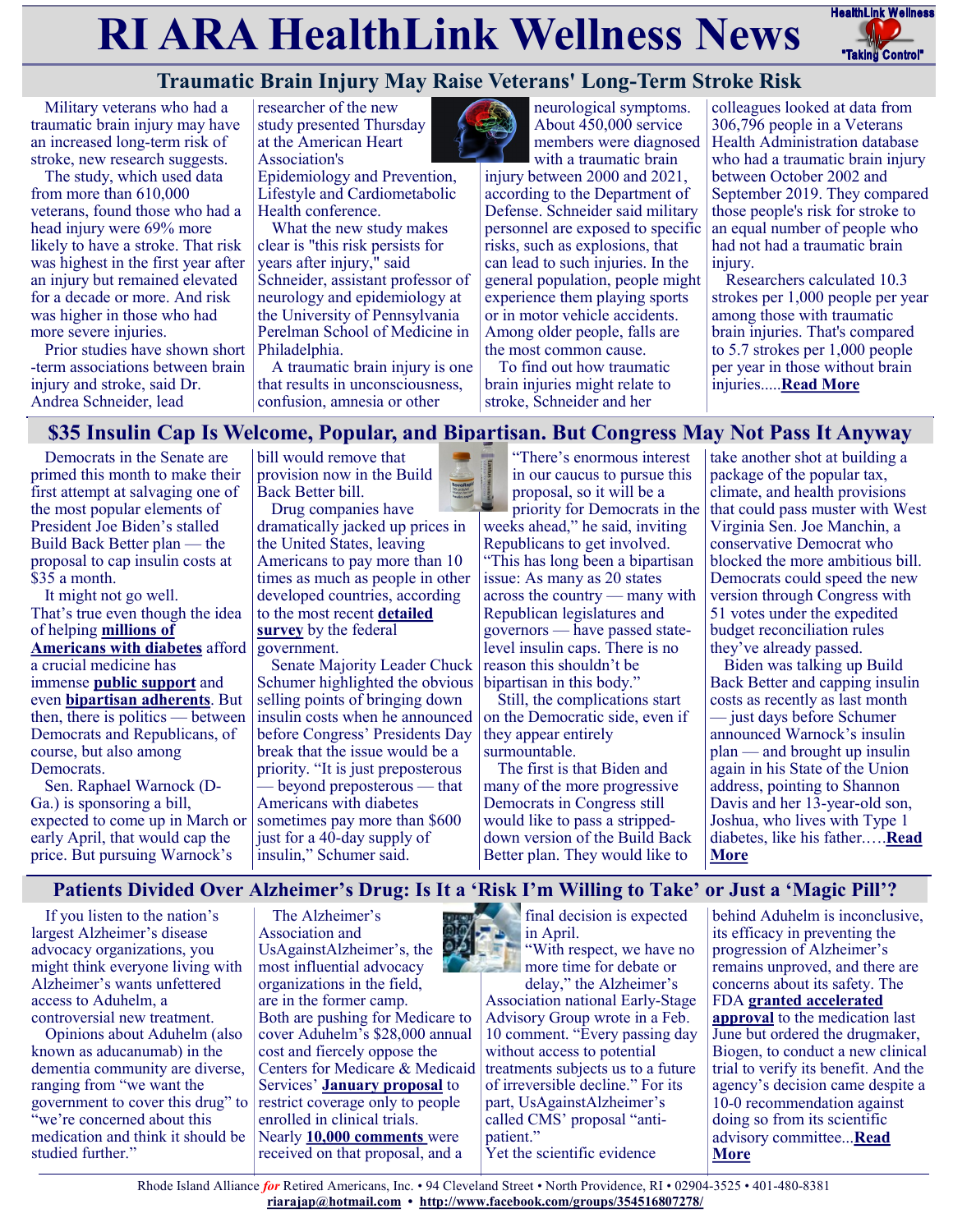## **These Three Risk Factors May Have the Biggest Impact on Dementia Cases**

Nearly half of all dementia cases in the U.S. may be linked to a dozen modifiable risk factors – most notably high blood pressure, obesity and physical inactivity, according to new research. The findings suggest a large portion of dementia cases could be prevented, especially among Black and Hispanic adults, who had the highest percentage of combined risk factors.

"There are things people can do that can raise or lower their individual risk" for dementia, said Mark Lee, a PhD candidate at the University of Minnesota in Minneapolis. He led the study presented Friday at the American Heart Association's Epidemiology and Prevention, Lifestyle and Cardiometabolic Health conference.

As the population ages, the number of dementia cases in the U.S. has been climbing. Currently about 5.8 million U.S. adults live with Alzheimer's disease and related dementias, according to the Centers for Disease Control and Prevention. That number is expected to hit 14 million by 2060, with Black and Hispanic adults seeing the largest increases. Among Hispanic adults, cases are expected to rise sevenfold, while cases among aging Black adults are expected to quadruple.

Those higher rates among Black and Hispanic people may be due to higher rates of heart disease and diabetes, which are linked to dementia risk. Social determinants of health – such as lower levels of education, higher

rates of poverty and greater the CDC's National Health and exposure to discrimination – also play a role.

Previous research identified **12** modifiable risk factors believed to be responsible for roughly 40% of dementia cases worldwide. A 2020 report by the Lancet Commission listed these as lower education level, hearing loss, traumatic brain injury, high blood pressure, excessive alcohol consumption, obesity, smoking, depression, social isolation, not getting the recommended amount of physical activity, diabetes and air pollution.

In the new study, researchers wanted to know if some risk factors had a greater influence than others on dementia rates – and how that differed among Black, Hispanic, Asian and white adults. They compiled data from

Nutrition Examination Survey and five other datasets. Overall, 42.4% of dementia cases in the U.S. were attributable to the 12 factors, with three heartrelated factors driving the bulk of that risk across races. High blood pressure, also known as hypertension, contributed to 6.7% of those cases; obesity to 7%; and physical inactivity to 6.7%.

The percentage of dementia cases attributable to those three risk factors was highest among Black adults. But the percentage of all 12 risk factors combined was highest among Hispanic people. Asian people had the lowest percentage of combined risk factors…..**[Read More](https://consumer.healthday.com/aha-news-these-three-risk-factors-may-have-the-biggest-impact-on-dementia-cases-2656844470.html)**

## **How Aging Affects Your Immune System**

Recommended vaccines such as flu, shingles and COVID-19 plus regular exercise are key to protecting your health.

As you get older, your immune system ages with you. There's even a medical term for it – immunosenescence – the gradual decrease in immune function that comes with age. Similar to your walking or running speed, your body's ability to fight off infection inevitably slows.

COVID-19 has added another health hazard for older adults. Once infected with the virus, people in their 60s, 70s, 80s and above are at increasingly **[higher](https://health.usnews.com/conditions/articles/how-coronavirus-affects-older-adults)  [risk of experiencing severe](https://health.usnews.com/conditions/articles/how-coronavirus-affects-older-adults)** 

**COVID-[19 illness](https://health.usnews.com/conditions/articles/how-coronavirus-affects-older-adults)** and complications, hospitalization and death.

Although its difficult to

precisely measure the impact of immunesystem aging, "We know that it adds a

massive risk," says Dr. Janko Nikolich-Žugich, a professor and chair of immunobiology at the University of Arizona College of Medicine–Tucson. "Those over 80 are 260-fold more likely to die from COVID-19 than those between 18 and 39."

The good news is the **[COVID](https://health.usnews.com/health-care/patient-advice/articles/questions-to-ask-your-doctor-about-the-covid-19-vaccine)-[19 vaccine](https://health.usnews.com/health-care/patient-advice/articles/questions-to-ask-your-doctor-about-the-covid-19-vaccine)** is highly effective at any age – making full vaccination critical for older adults. Research confirms its value:

A large **study [of COVID](https://jamanetwork.com/journals/jamanetworkopen/fullarticle/2784769)-19 [vaccination](https://jamanetwork.com/journals/jamanetworkopen/fullarticle/2784769)** coverage and mRNA vaccine (Pfizer and Moderna) effectiveness included more than 6.5 million

START ST U.S. veterans. One-half of these participants were ages 65 and older. For full (two-dose) vaccination, average effectiveness against infection was 97% for participants overall, and  $94\%$  – still very high – for veterans ages 65 and older. Among participants who were **[immunocompromised](https://health.usnews.com/conditions/articles/immuncompromised-and-coronavirus-how-to-protect-yourself)**, vaccine effectiveness was 87%.

> Full vaccination is effective for preventing hospitalization in older adults, according to findings in the August 13 issue of the Morbidity and Mortality Weekly Report. The 13 state **[analysis](https://www.cdc.gov/mmwr/volumes/70/wr/mm7032e3.htm)** showed 96% effectiveness for Pfizer and Moderna vaccines, and 84% effectiveness for the Johnson

& Johnson vaccine in adults ages 65 to 74. For adults ages 75 and older, effectiveness was similar: Moderna (96%), Pfizer (91%) and J&J (85%). Older adults are doing better than expected, says Nikolich-Žugich, who is also co-director of the Arizona Center on Aging. "There is a strong response after two doses of mRNA vaccines," he says. "We still do not know enough about it's durability or breadth – but so far, so good. Still, boosters are fully warranted for this population."

Besides getting COVID-19 and other recommended immunizations for your age group, you can do a lot to **[bolster your immune](https://health.usnews.com/wellness/slideshows/ways-to-boost-your-immune-system)  [system](https://health.usnews.com/wellness/slideshows/ways-to-boost-your-immune-system)** and keep it as healthy as possible….**[Read More](https://health.usnews.com/health-care/patient-advice/articles/how-aging-can-affect-your-immune-system)**

## **Are Health Care Apps in Your Future?**

Are you managing a chronic health problem, be it obesity or diabetes or heart disease or asthma?

There's likely an app for that. **[Health apps](https://hbr.org/2021/05/do-health-apps-really-make-us-healthier)** are becoming more and more sophisticated, offering smartphone users help in dealing with chronic ailments, said Dr. David Bates, chief of internal medicine at Brigham and Women's Hospital in Boston, and an internationally renowned expert in patient safety and

health care technology. "It varies quite a lot by app, but some of the apps have been demonstrated to result in benefits," Bates said during a **[HealthDay Now](https://consumer.healthday.com/healthday-now-are-apps-the-future-of-chronic-condition-care-2656837122.html)  [interview](https://consumer.healthday.com/healthday-now-are-apps-the-future-of-chronic-condition-care-2656837122.html)**. "Some of the weight loss apps really do help people lose weight. Similarly, some of the diabetes apps can help you control your [blood] sugar more effectively." Unfortunately, it can be hard

to figure out which app is best,

given the baffling assortment available to the **average person.**<br>**B**<sup>1</sup> **average person.** In 2020 alone, more than **[90,000 new health](https://www.mobihealthnews.com/news/digital-health-apps-balloon-more-350000-available-market-according-iqvia-report#:~:text=The%20number%20of%20consumer%20digital,health%20apps%20available%20to%20consumers.)  [apps](https://www.mobihealthnews.com/news/digital-health-apps-balloon-more-350000-available-market-according-iqvia-report#:~:text=The%20number%20of%20consumer%20digital,health%20apps%20available%20to%20consumers.)** became available on the Apple and Google app stores. "There are actually several hundred thousand on the marketplace, which is just bewildering as a patient," Bates said. That means many folks with **[chronic illnesses](https://www.cdc.gov/chronicdisease/about/index.htm)** aren't taking advantage of these new

tools, according to a recent HealthDay/Harris Poll survey.

About 61% of people living with a chronic condition said they use some sort of health app, but only 14% said they are using an app specifically geared towards managing or tracking their specific health problem, the survey found….**[Read More](https://consumer.healthday.com/3-7-are-health-care-apps-in-your-future-2656833847.html)**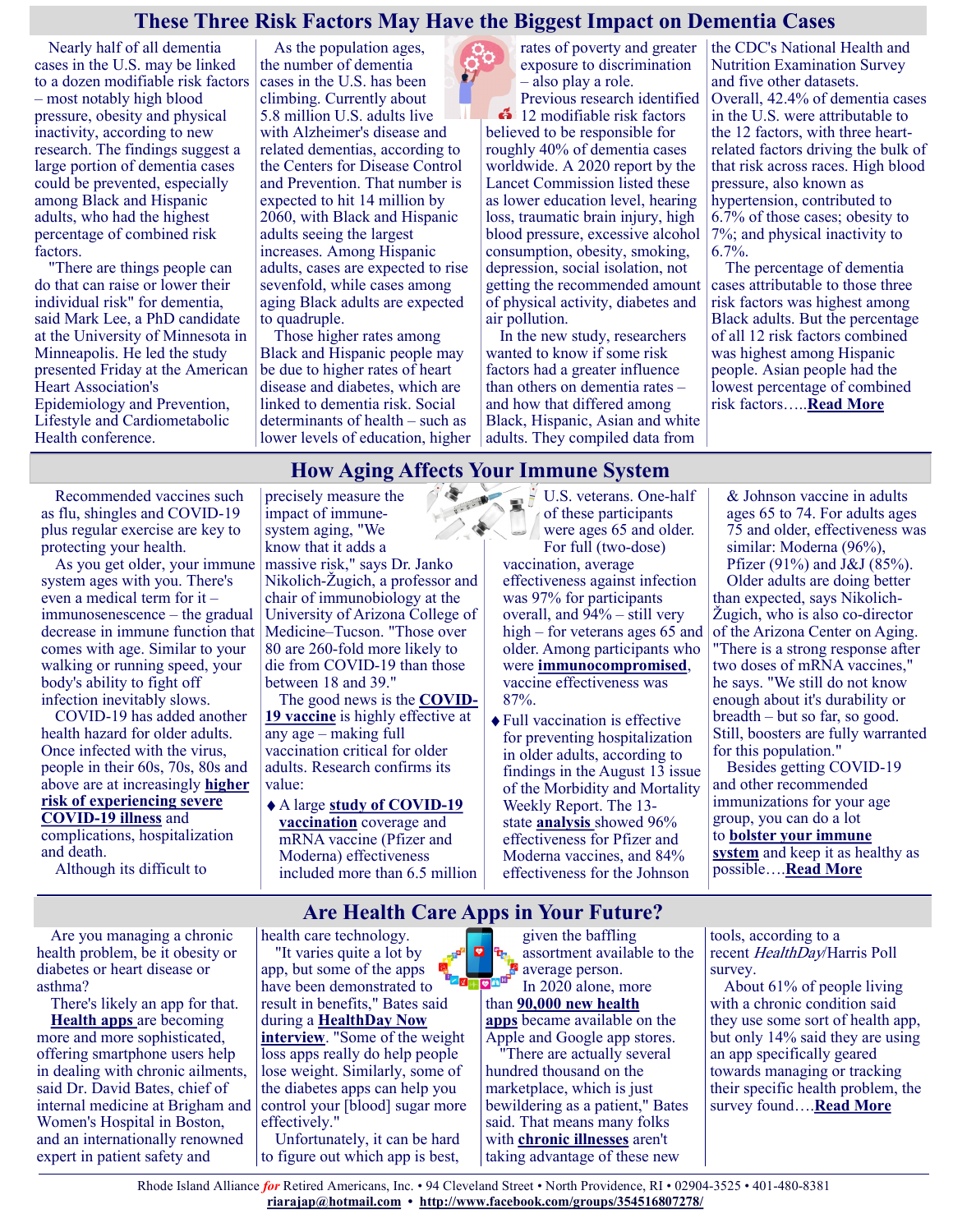## **Got lower back pain? Exercise**

It's extraordinarily common for people to have stiff and achy backs. Rachel Fairbank reports for **The New [York Times](https://www.nytimes.com/2022/02/25/well/move/back-pain-exercises.html)** that four in five Americans have lower back pain at some point in their lives. The science suggests that exercise could prevent or reduce some lower back pain.

In particular, aerobic and core work can help with lower back pain. The key is to strengthen core muscles around your spine. These muscles keep you stable and standing up. They can be found deep in your back. They

also include hip muscles, quadriceps and hamstrings. You want to ensure

your spine can move in a variety of directions as well as hold you up. Pain generally comes from a muscle pull or strain because it is weak.

**What should you do to strengthen your core and become more flexible?**

**Move! [All day long](https://justcareusa.org/to-stay-healthy-exercise-and-sit-less/)**, however you can. Walk more steps. Regular exercise makes a **[huge](https://bjsm.bmj.com/content/55/9/468.abstract)  [difference.](https://bjsm.bmj.com/content/55/9/468.abstract)** It doesn't appear to

matter what type of exercise you do, just that you do it. A side benefit of exercise is that it increases blood flow to the

spine and makes your spine

bones and cartilage stronger. **Exercise your deep core muscles.** For example, do planks, ideally on your toes, but you can start on your knees. Squats, pushups and bridges are also good exercises for your deep core muscles. Crunches and sit-ups are great,

but they don't help strengthen

those deep core muscles.

- **Do Pilates!** You want muscular control along your spine.
- **Inject some instability into your exercise routine.** This will help with coordination and control. For example, balance on something that is not level.

At the end of the day, it's less about having big muscles than about how well you can coordinate and control the muscles surrounding your spine. Reactive sports such as tennis or hiking are helpful for improving your coordination and control

#### **Biden Plan Will Tackle Mental Health Crisis in America**

President Joe Biden has announced a new plan to expand mental health and drug abuse treatment that would devote millions to suicide prevention, mental health services for youth and community clinics providing 24/7 crisis care.

Health insurers would also have to cover three mental health visits a year at no added cost to patients under the plan, which was introduced during Biden's State of the Union **[speech](https://www.whitehouse.gov/briefing-room/speeches-remarks/2022/03/01/remarks-of-president-joe-biden-state-of-the-union-address-as-delivered/)** earlier this week.

To turn the plan into reality, Biden must win backing from lawmakers of both parties. Mental health and substance abuse are connected in every state, and the pandemic has triggered **[rising rates of](https://www.kff.org/report-section/the-implications-of-covid-19-for-mental-health-and-substance-use-issue-brief/)  [depression and anxiety.](https://www.kff.org/report-section/the-implications-of-covid-19-for-mental-health-and-substance-use-issue-brief/)**

"Let's get all Americans the

mental health services they need," Biden during **Internal Property Such a sustained focus** his speech. "More people can turn for help. And full parity between physical and mental health care if we treat it that way in our insurance."

Hannah Wesolowski, of the National Alliance on Mental Illness, welcomed the plan. "This represents an important agenda that impacts every American," she told the Associated Press.

For months, lawmakers have been signaling bipartisan support for the idea. In the Senate, the Finance Committee and the Health, Education, Labor, and Pensions Committee have held hearings with a bipartisan focus, the AP reported. In the House, the Energy and Commerce Committee and the Ways and Means Committee also held

hearings. on mental health issues is rare, advocates noted.

"I cannot remember a time when every committee of jurisdiction has held hearings on mental health," Charles Ingoglia, president of the National Council for Mental Wellbeing, told the AP. "Sometimes we have gone years between dedicated hearings on mental health."

Biden's **[plan](https://www.whitehouse.gov/briefing-room/statements-releases/2022/03/01/fact-sheet-president-biden-to-announce-strategy-to-address-our-national-mental-health-crisis-as-part-of-unity-agenda-in-his-first-state-of-the-union/)** includes a special focus on school-age youth. The upcoming budget will call for \$1 billion to help schools hire counselors, psychologists and other health workers. The budget will also propose \$5 million for research on the effects of social media on kids.

In addition to that, the federal

government will launch a new **[suicide](https://www.cdc.gov/suicide/facts/index.html)** prevention hotline number -- 988. Biden's plan calls for nearly \$700 million to bolster local crisis centers that can handle follow-up.

The plan also calls for making permanent an experimental program that has expanded access to 24/7 mental health and substance abuse services. Called **[Certified Community](https://www.thenationalcouncil.org/ccbhc-success-center/ccbhcta-overview/)  [Behavioral Health Clinics,](https://www.thenationalcouncil.org/ccbhc-success-center/ccbhcta-overview/)** they are modeled on federally funded community health centers that have become a foundation for basic medical care in low-income communities. The behavioral health centers rely on peer counselors who have survived their own trauma to pull others out of crisis. The approach has bipartisan support, the AP reported….**[Read More](https://consumer.healthday.com/mental-health-2656841014.html)**

**U.S. Surgeon General Investigates COVID-19 Misinformation**

An investigation into health misinformation on COVID-19 has been launched by U.S. Surgeon General Dr. Vivek Murthy.

"Misinformation has had a profound impact on COVID-19 and our response," Murthy told CNN. "Studies have demonstrated that the vast majority of the American public either believes common myths about COVID-19 or thinks those myths might be true. And many of those include myths around the COVID-19 vaccine, so we've seen firsthand how misinformation is harming people's health when it comes to COVID."

Murthy has **[requested](https://www.hhs.gov/surgeongeneral/health-misinformation-rfi/index.html)** input

and data from tech companies, health care providers and community organizations to learn more about the scope and impact of misinformation on COVID-19.

This is the first time the Biden administration has asked tech companies to divulge certain data publicly, including major sources of misinformation, its extent, and who may have been more targeted, CNN reported.

"We'll be looking forward to whatever information they have to share. We're certainly approaching this with an open mind," Murthy said. "Many of the new technology platforms have also been talking about



solutions that they are trying to implement, but what we want to understand is what data do they have on whether these solutions

are actually working or not." Equally important is input from health care workers, teachers and families on coping with misinformation, he said.

"**[Health misinformation](https://www.kff.org/coronavirus-covid-19/press-release/covid-19-misinformation-is-ubiquitous-78-of-the-public-believes-or-is-unsure-about-at-least-one-false-statement-and-nearly-at-third-believe-at-least-four-of-eight-false-statements-tested/)** is making the jobs of health care workers much harder at a time where our health care work force is strained," Murthy told CNN. "I hear from health care workers that they are battling COVID in the hospitals during the day, and they're going home and battling health misinformation at night." Dr. Gerald Harmon, president

of the American Medical Association (AMA), released **[a](https://www.ama-assn.org/press-center/press-releases/ama-applauds-surgeon-general-effort-stop-covid-19-misinformation)  [statement](https://www.ama-assn.org/press-center/press-releases/ama-applauds-surgeon-general-effort-stop-covid-19-misinformation)** applauding the Surgeon General's effort to root out COVID-19 misinformation online.

"The AMA has called out the junk science and misinformation about this virus that have proliferated on social media and sewn distrust in medicine, cost us lives, and driven families apart," Harmon said.

"Collecting and understanding this data is critical to reversing its deadly impact and future spread," Harmon added.